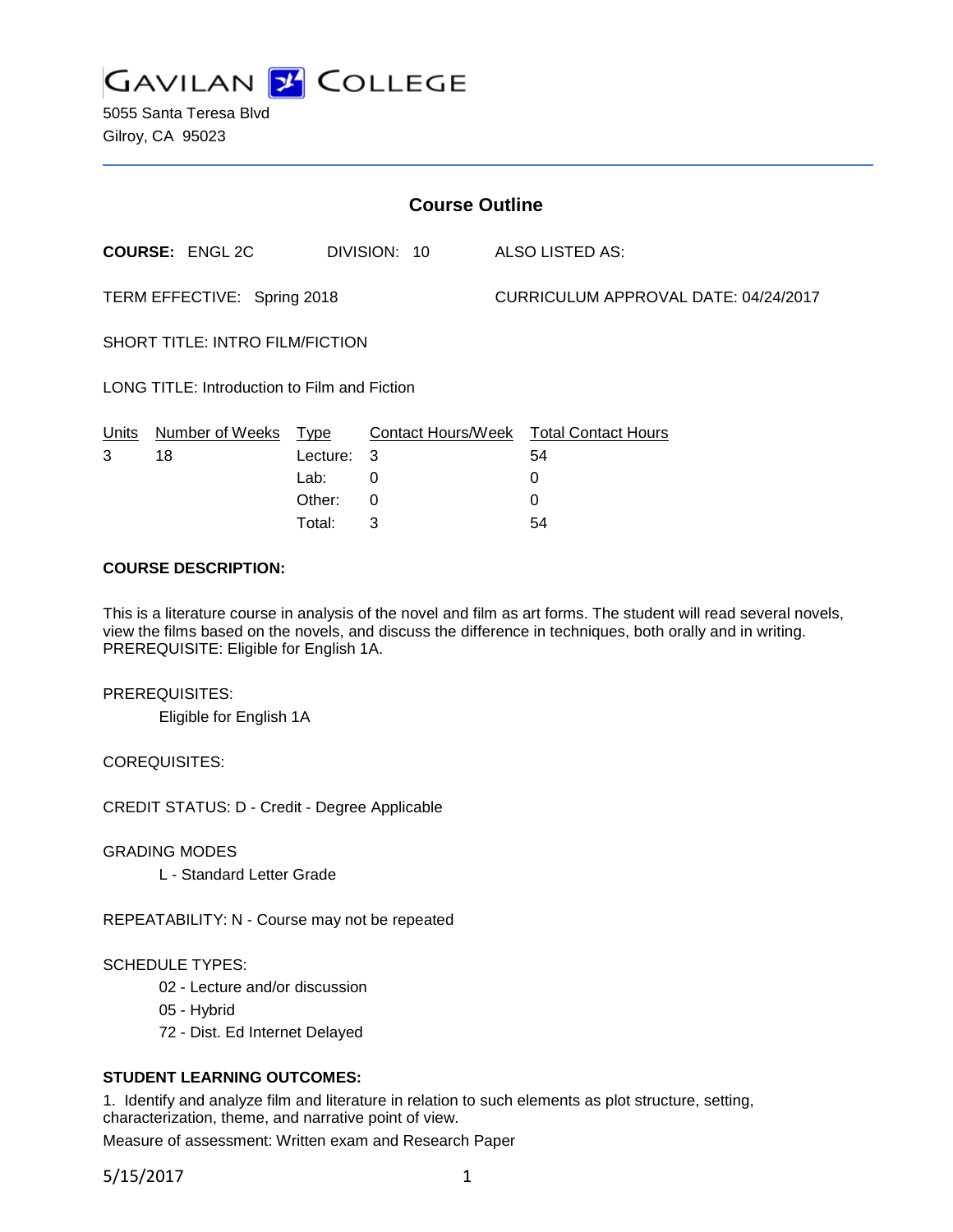2. Identify and analyze storytelling choices in relation to the conventions/features and boundaries within genres of literature and film.

Measure of assessment: Written Exam

3. Analyze the works of a variety of writers, focusing on storytelling choices: choices that writers make and choices that filmmakers and performers make in adaptation of source texts.

Measure of assessment: Written exam and Research Paper

4. Analyze how literature helps us to "read" film and how film helps us to examine literature.

Measure of assessment: Research and Exams

## **CONTENT, STUDENT PERFORMANCE OBJECTIVES, OUT-OF-CLASS ASSIGNMENTS**

Curriculum Approval Date: 04/24/2017

SECTION I

CONTENT: Literary Terms and an Introduction to Literature

Exposition, Rising Action, Climax, Catastrophe, Resolution, Plot, Subplots, Theme, Setting, Character, Flat/Round/Static,

Protagonist, Antagonist, Point of View, Voiceovers, etc.

Storytelling Choices

ASSIGNMENT: First Literary Work/Film (A classic novel such as To Kill a Mockingbird, Of Mice & Men, or Pride & Prejudice)

Read the literature and watch the film. Essay #1

SECTION 2

CONTENT: Film Terms and an Introduction to Film

Mise-en-Scene, Sets, Costuming & Makeup, Lighting, Props, Camerawork, Editing, Sound, etc.

Storytelling Choices

ASSIGNMENT: Second Literary Work/Film (A film which shows all the elements such as The Shawshank Redemption)

Read literature and watch the film. Essay #2

SECTION 3

CONTENT: Adaptation

Fidelity Issue, Classifications, Advance Inquiries, Limitations, Fixed vs. Unfixed, etc.

Key Concepts: Methods of Comparison and Story and Discourse

ASSIGNMENT: Third Literary Work/Film (Possibilities: Pride & Prejudice, The Cider House Rules, Kramer vs. Kramer,

The Grapes of Wrath, One Flew Over the Cukoo's Nest, Fried Green Tomatoes, Million Dollar Baby, etc. Read literature and watch the film. Essay #3

SECTION 4

CONTENT: Introduction to Genres

Historical Dramas, Mysteries & Suspense, Romantic Comedies, Dramas, Film Noir, Thrillers, Horrors etc.

ASSIGNMENT: Forth Literary Work/Film (Historical Dramas Possibilities: The Joyluck Club, Cold Mountain, Schindler's List, Sophie's Choice, Atonement, The Color Purple, etc.

Other Possibilities: Sideways, Roxanne, Fight Club, L.A. Confidential, The Bridges of Madison County, Chocolat, The Notebook, The World According to Garp, Mystic River,

Adaptation, Julie & Julia, Stand by Me, Being There, etc.)

Read literature and watch the film. Essay #4

SECTION 5

CONTENT: International Literature & Film

ASSIGNMENT: Sixth Literary Work/Film (Possibilities: Like Water For Chocolate, Slumdog Millionaire, Motorcycle Diaries, Pan's Labyrinth,

Crouching Tiger Hidden Dragon, The Diving Bell and the Butterfly, The Girl With the Dragon Tattoo, etc. Read literature and watch the film. Essay #5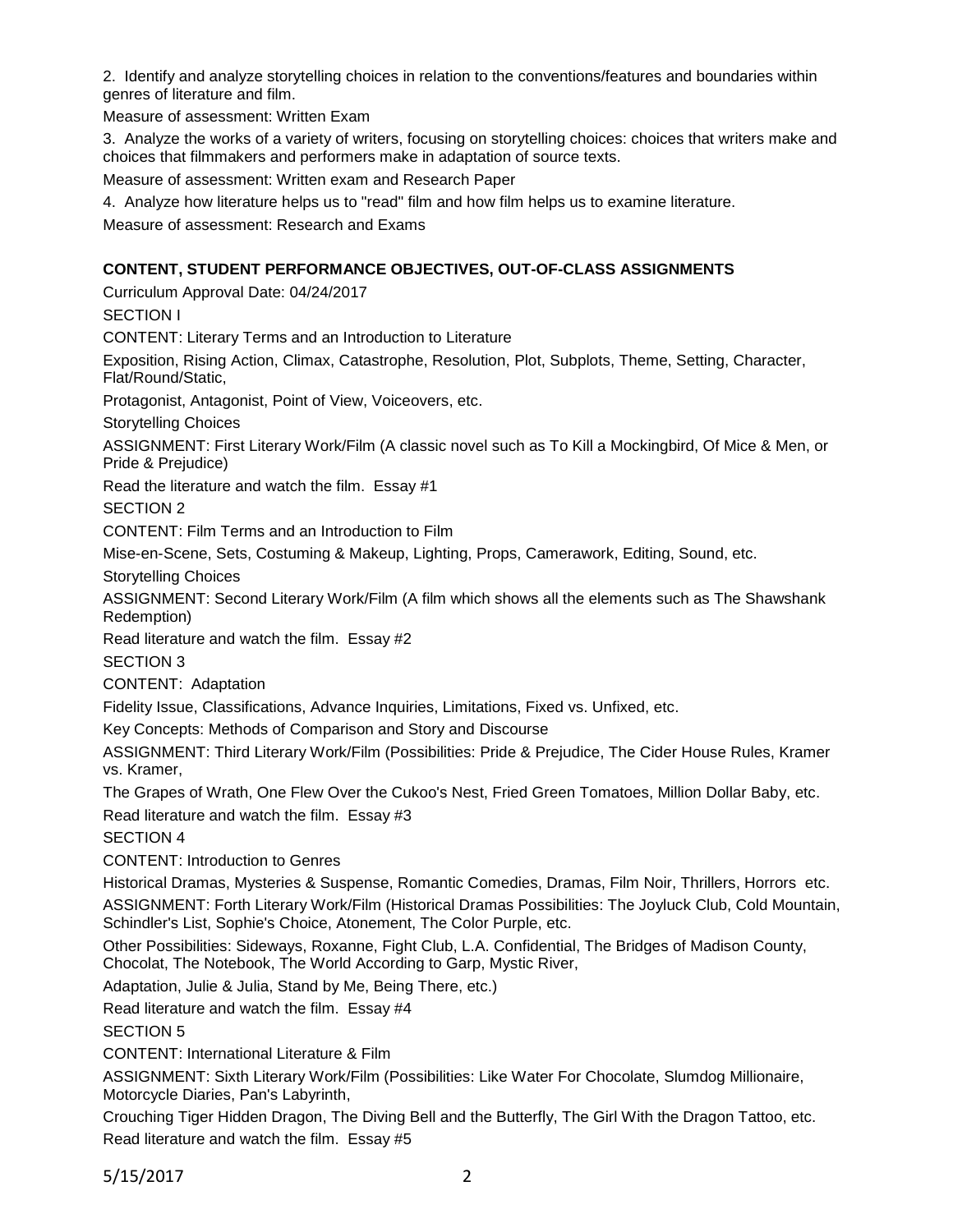# **OUT OF CLASS ASSIGNMENTS:**

Required Outside Hours: 60 Assignment Description: Students will read six novels and write papers on each. **METHODS OF INSTRUCTION:** Lectures, discussions, novels, films, research papers, and examinations.

## **METHODS OF EVALUATION:**

Writing assignments Percent of total grade: 45.00 % Percent range of total grade: 45 % to 65 % Written Homework; Essay Exams; Term or Other Papers Problem-solving assignments Percent of total grade: 45.00 %

# **REPRESENTATIVE TEXTBOOKS:**

Required Representative Textbooks Desmond & Hawkes. Adaptation: Studying Film and Literature. Boston: McGraw Hill,2006. or other appropriate college level text ISBN: 0-07-282204-X Reading Level of Text, Grade: 13 Verified by: Grant Richards Recommended Other Texts and Materials Adaptation: Studying Film & Literature

## **ARTICULATION and CERTIFICATE INFORMATION**

Associate Degree: GAV C2, effective 200470 CSU GE: CSU C2, effective 200470 IGETC: IGETC 3B, effective 200470 CSU TRANSFER: Transferable CSU, effective 200470 UC TRANSFER: Transferable UC, effective 200470

SUPPLEMENTAL DATA: Basic Skills: N Classification: Y Noncredit Category: Y Cooperative Education: Program Status: 1 Program Applicable Special Class Status: N CAN: CAN Sequence: CSU Crosswalk Course Department: ENGL CSU Crosswalk Course Number: 2C Prior to College Level: Y

5/15/2017 3